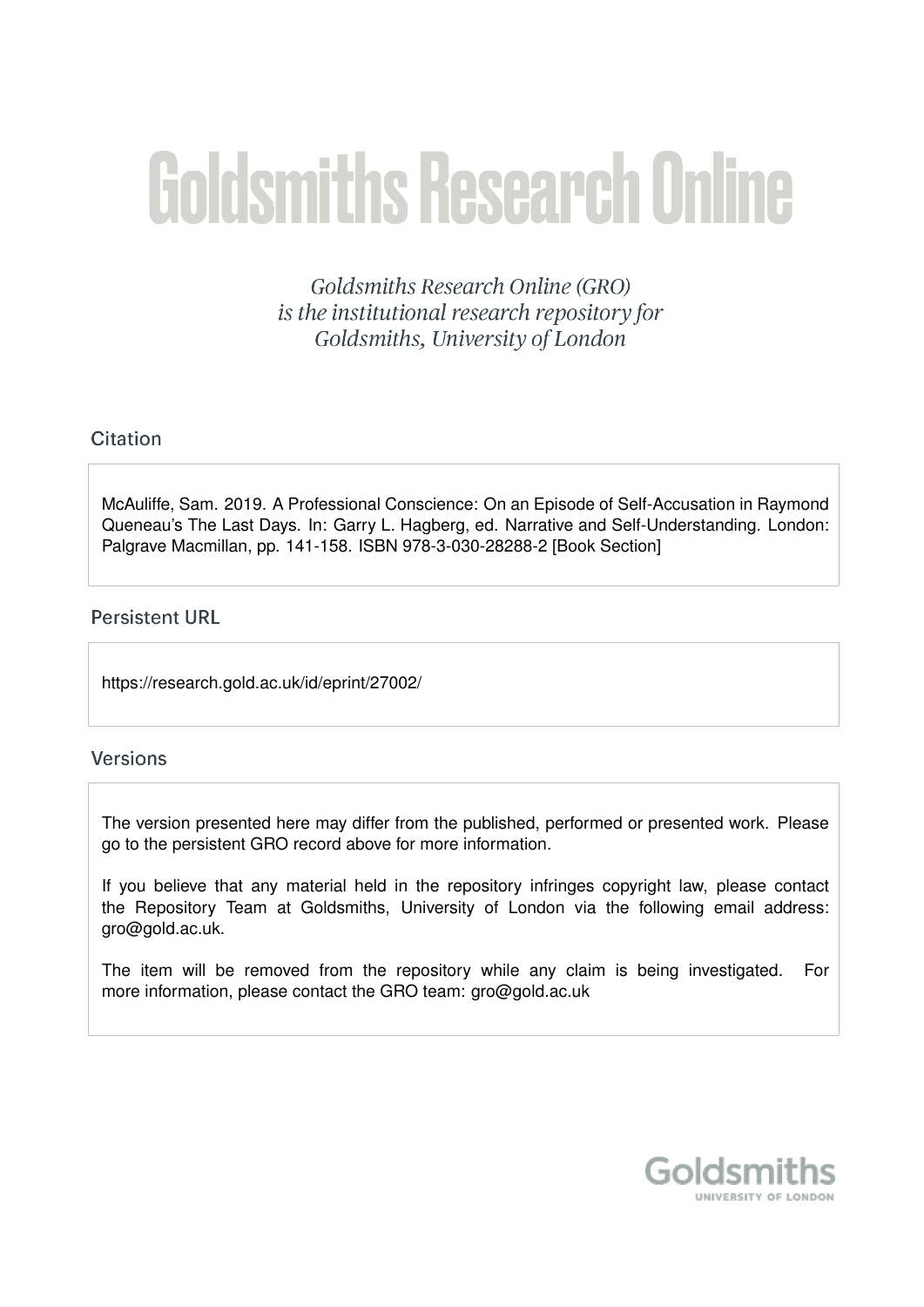Sam McAuliffe Department of Visual Cultures, Goldsmiths, University of London

## A Professional Conscience: On an Episode of Self-Accusation in Raymond Queneau's *The Last Days*

DOI 10.1007/978-3-030-28289-9

## ABSTRACT

A course of action plays out in the margins of Raymond Queneau's early novel that provides an object lesson in the peculiar phenomenon of *self-accusation*. The character caught up in this unfortunate fate seems intent on pulling at the thread that will make him unravel, for reasons no one else can understand, driven by a conscience that will never be satisfied with the sacrifices made to appease it. The contradictions and torments characteristic of the self-accuser's actions will be approached here above all with Nietzsche's idea of *ressentiment* in mind, that form of existence which shows remarkable inventiveness in the pursuit of its own abasement.

I

There is a form of tragedy all the more grievous for having come to pass on the basis of entirely innocuous circumstances. It receives its impetus from the unbridgeable discrepancy between, on the one hand, the trifling nature of the infraction that initially brings it about, and on the other, the unconscionable outcome it will eventually give rise to. It is scarcely conceivable – above all to the protagonist caught in the drift between these two moments – how the innocuous could have led to the calamitous, and this is what lends the fate meted out here its inexorability. Even if the overarching causal chain that confirms a relation between the two were to be reconstructed, link by link, so as to show the course along which this fate has been dispatched, this would do nothing to alleviate the disparity between the opposite ends of the sequence; from the vantage point of either one the other is displaced out of view and nothing can be done to reduce this imbalance, it persists over and above whatever common frame of reference they can be shown to share. In any event, with a tragedy of this kind it is as if everything unfolds in accordance with a strict rule: the more trivial the action by which things have been set in motion, the greater the burden the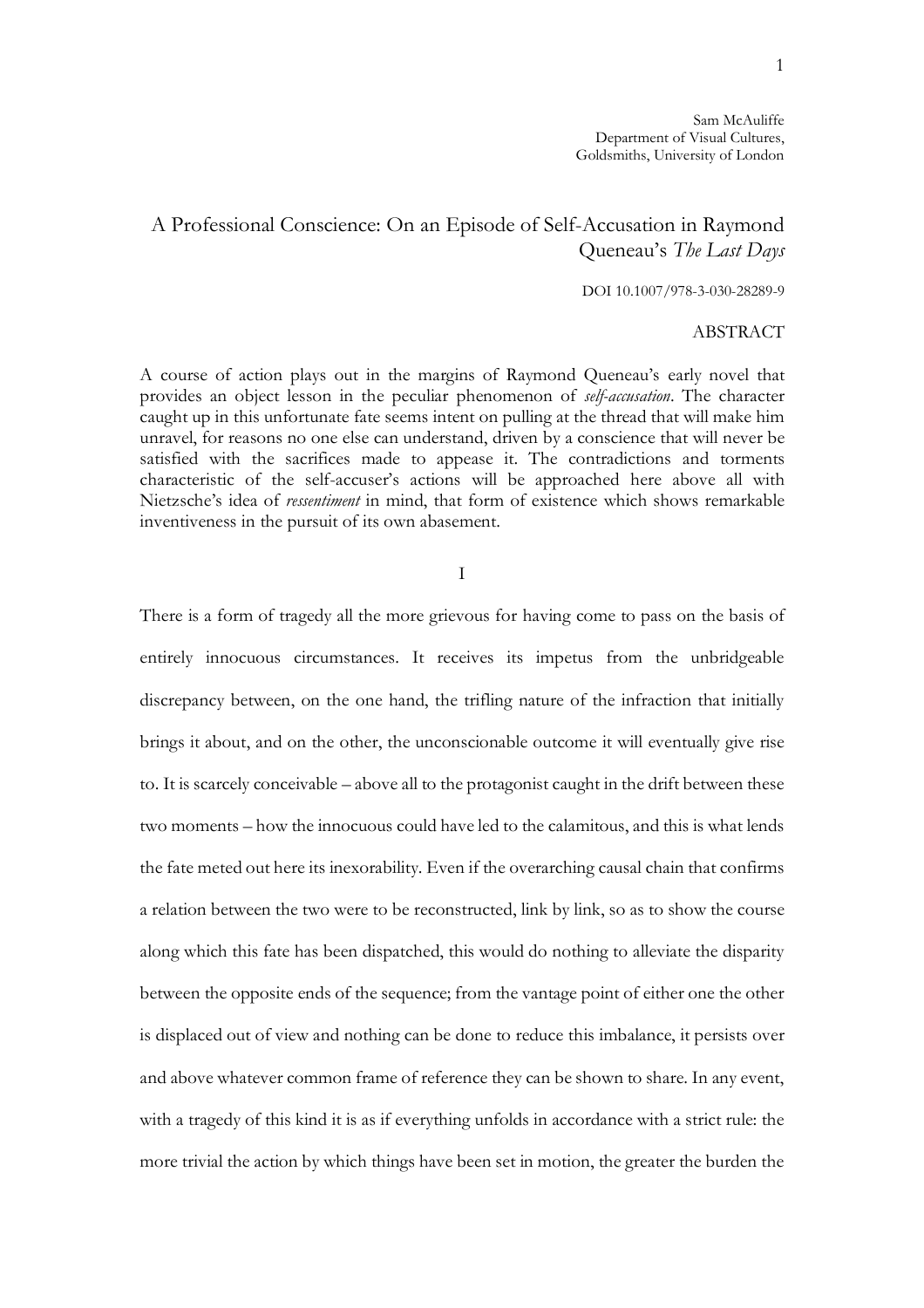individual responsible is left holding. The misfortune presided over is cast in inverse proportion to the apparent insignificance of its cause, the former acquiring ever more extravagant dimensions as the latter diminishes in turn. For the conscience that finds itself embroiled in this chain of events, what cannot be come to terms with, what proves itself ultimately ruinous, is less the grand transgression than the ostentatiously unremarkable, the very nearly unnoticeable peccadillo. Against all expectation and without apparent justification it is this that buries itself deep inside the accountable party, at a depth that cannot be excavated – again, the slighter it is, the further it sinks – and from there it comes to hold sway over everything this individual does, and is, exerting an incrementally increasing pressure that soon enough proves to be intolerable. You see the difficulty in taking even provisional steps to guard against an eventuality of this kind. In the moment it comes to pass there is nothing to distinguish it from innumerable other, barely assented to trivialities, its gravity only ever becoming apparent after the fact. Hence the troubled party will never be done returning to the scene of this initial folly, scrutinizing it for signs that belie its apparent inauspiciousness, which would give some indication of the calamity that will have come from it. But there are none, and it is this that lends this particular tragic form its most pronounced peculiarity: so diminutive is the scale of action on which it hinges that those it appears in the midst of struggle to recognize it as *having even happened* in any real sense. It is as if the individual singled out to suffer this plight is placed on stage, but at the same time withdrawn from any prospective spectator, condemned to perform to an empty hall. No one else can be made to understand why such a trifling affair warrants such attention, how it could possibly have had such ramifications. They cannot see what constitutes it as a case that anyone would have to answer for. It therefore belongs to that class of actions deemed *de minimis*, falling outside the law's scope not through any oversight on the latter's part, not as an exception to the rule, but because its extreme triviality means it doesn't even warrant the law's attention. This is why exculpation can never be granted: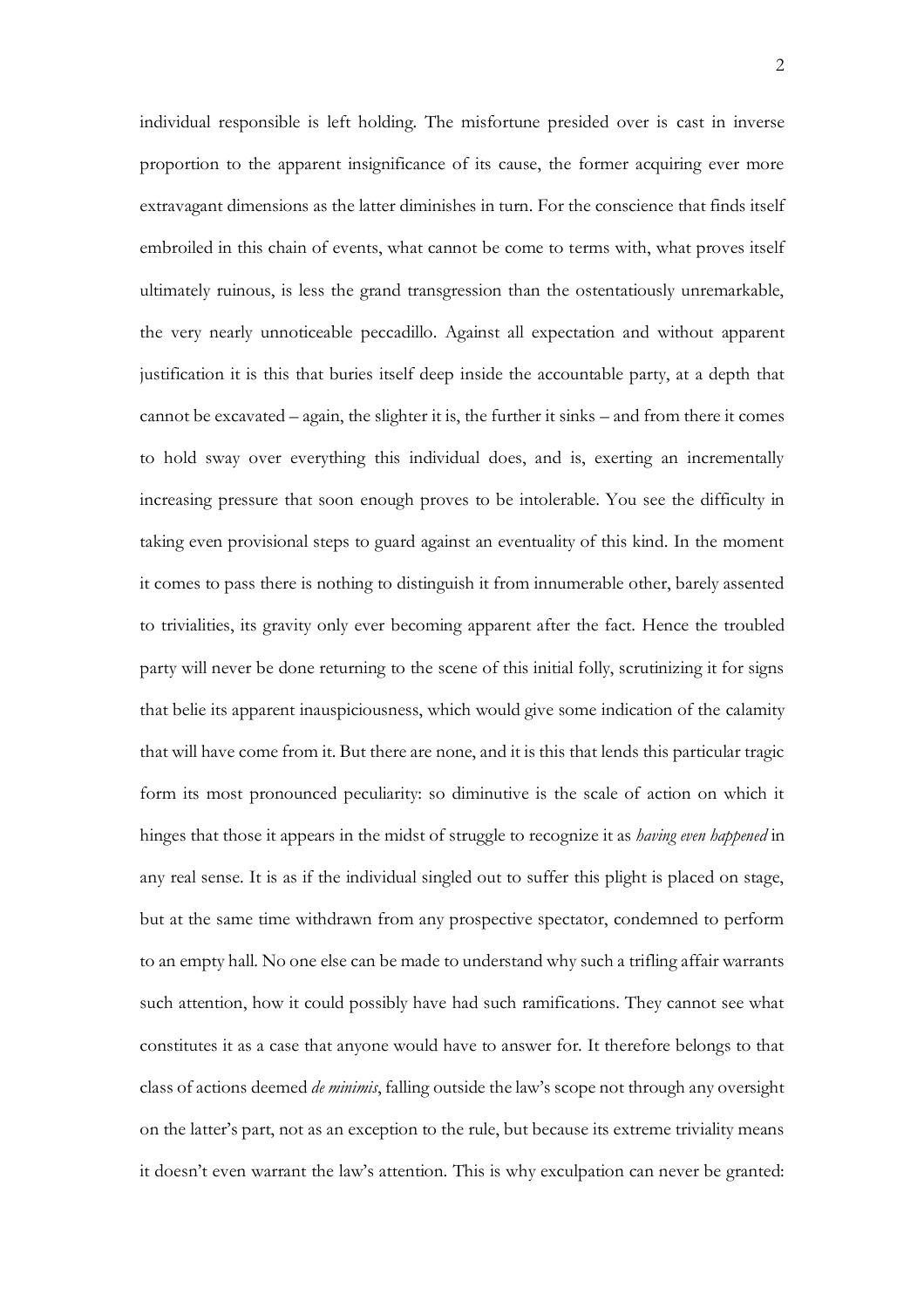the adjudicating order can see no wrong that needs to be righted. Such a case concerns something unforgiveable, then, but only inasmuch there is nothing to forgive. And all this means, finally, that from a certain perspective the entire ordeal is self-imposed and selfsustained. If a charge hangs over the fated party, it issues from nowhere other than this very same individual. He alone implicates himself, holding himself at the single spot where there is something to answer for, having initiated a trial in which he is left to play every part, and which would be brought to an end, with no repercussions whatsoever, if only he were to see this and withdraw his volition. This makes the proceedings in no small part comic and thus all the more tragic.

## II

Among the extended cast of characters found in Raymond Queneau's *The Last Days* (*Les Derniers jours*), there is an unfortunate soul, a Monsieur Tulot, whose outline takes shape in accordance with the principles informing this tragic form. In a novel whose narrative revolves around a tightly scripted concatenation of fates, of destinies converging yet coming to pass in their own singular fashion – some orbiting around one another enigmatically without ever coming into contact, others pairing off and intertwining, so as to form increasingly elaborate patterns, still others breaking off abruptly, leaving an inscrutable ruin in their wake: "He had fulfilled his destiny in his own way. Everyone has their own way"  $[1]$  – it is this particular figure whose fate leaves the most disquieting impression. When, in a later article, Queneau says of the intricacies of the narrative's structure, "*The Last Days* [can be compared] to a man perched atop a scaffolding built of chairs, teetering this way and that until the whole thing collapses," and that this is "liable to provoke laughter – or any other opposite reaction, depending on the scale,"[2] he could well be describing the fate of Tulot, whose particular predicament therefore stands as something like a reproduction in miniature of the work as a whole.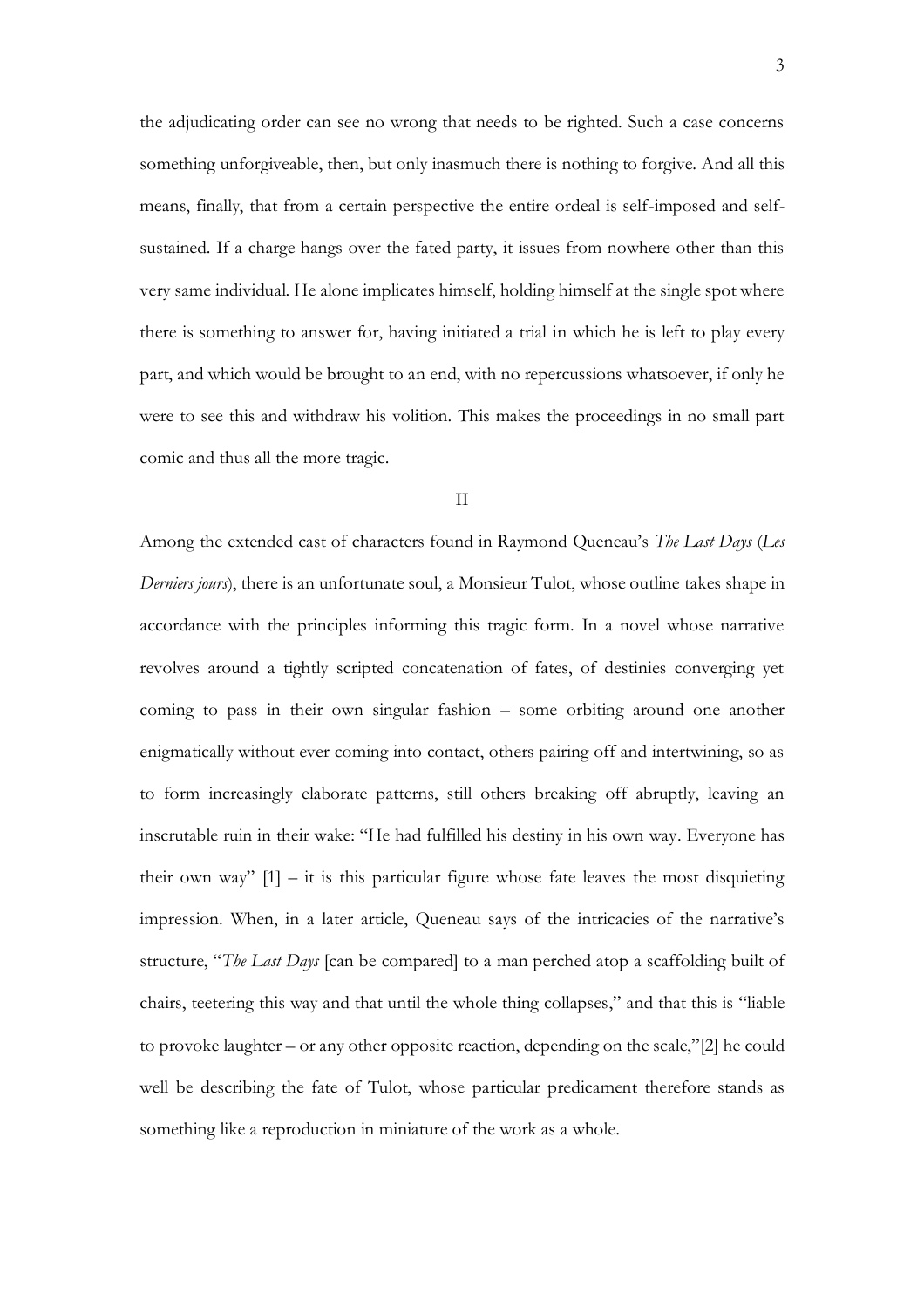That this individual is buckling under the weight of an unbearable burden is evident to whoever crosses his path: "there's something that's eating his heart out, gnawing at his liver and wringing his guts," says someone of the private agony Tulot appears to be carrying around inside him, all watched over by a "professional conscience" (the watchword appears a number of times to describe this phenomenon, but always tentatively, as though it was only a stopgap measure applied in the face of something that otherwise resists understanding: "no one knows what else to call it" (*LD*, p. 209)). This conscience is merciless. It cannot be reasoned with and nothing can be done to satisfy it. Pursuing its subject relentlessly, it pitches him against himself with a belligerence entirely out of character, standing in marked contrast to the timidity that this unassuming man – "dry-as-dust," a "decrepit little presence" (pp. 183; 209) – shows in his other dealings, until eventually there is nothing left of him that isn't devoted to this unnerving display and the lacerating lines it traces around him.

It is this professional conscience that will ultimately unseat Tulot, having reserved for him an end that will make the campaign he is condemned to wage against himself properly interminable. Alfred, the novel's protagonist – Queneau refers to him as both the "welloiled axis" around which all else turns and the chorus keeping watch over the proceedings, [3] capable of seeing ahead of time the path laid out for those around him and what it is that drives them along it: "He saw right through people… that was the way he knew men… It was as if he'd turned the customer's jackets inside out and could see their linings" (*LD*, pp. 208-09) – Alfred has this to say of Tulot's fate in his closing summation: "In the end it [his conscience] led him where it had to lead him. People will say: yes, but he had to die one day or another. True, but there's the way. That Monsieur Tulot, there was nothing for it, he had to die the way he did, lamentably, with that thing he called his professional conscience making his blood curdle" (*LD*, pp. 228-29).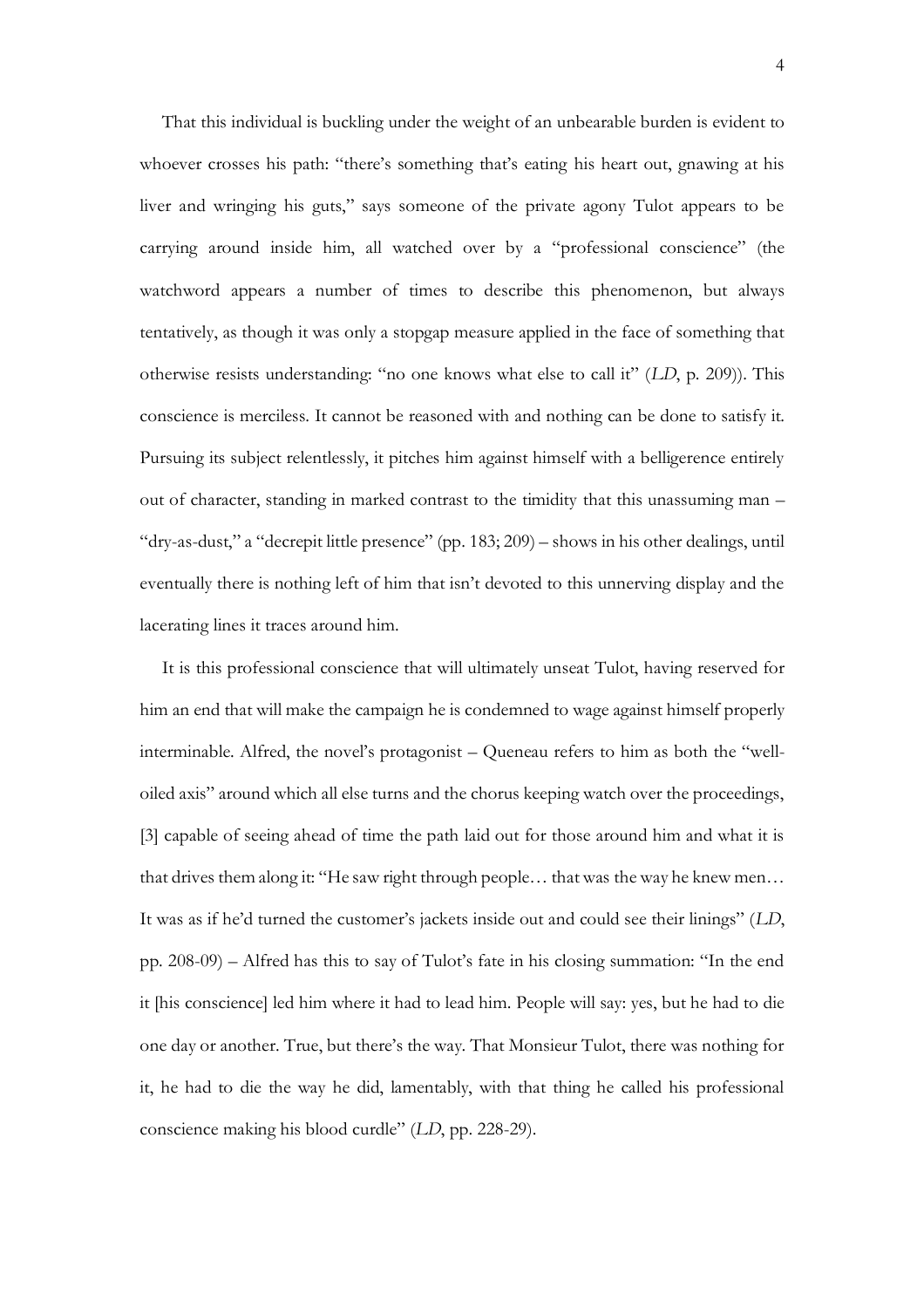Now in all this Queneau's invention is the embodiment of that curious creature that occupied so much of Nietzsche's attention, the man of *ressentiment*. Such men, Nietzsche suggests, are past masters in "conscience-vivisection;" having succumbed to the "sickness" of bad conscience, they are notable for being "frighteningly willing and inventive in their pretexts for painful emotions; they even enjoy being mistrustful and dwelling on wrongs and imagined slights: they rummage through the bowels of their past and present for obscure, questionable stories that will allow them to wallow in tortured suspicion, and intoxicate themselves with their own poisonous wickedness – they rip open the oldest wounds and make themselves bleed to death from scars long-since healed…"[4] This phenomenon stands in need of explanation. What possible interest could be served by placing so much of oneself in the service of one's own impairment, in setting oneself against oneself with such vehemence, and with so little by way of compensation? This readiness to indict oneself at any given opportunity, the bottomless reserves that a moment ago were not there, but all of a sudden make themselves available to these ends (and these ends alone), the boundless cruelty shown towards oneself in doing so: for Nietzsche it is in each case the *self-imposed* nature of this phenomenon that constitutes the essential puzzle of the man of *ressentiment*. And an understanding of this contradiction into which life has strayed is all the more pressing given that, as is made clear throughout *On the Genealogy of Morality*, it has won out over other configurations of existence, prevailed to the point that it is no longer even discernible *as* contradictory, having become, for "us moderns," "normality" itself: "In such a soil of self-contempt, such a veritable swamp, every kind of weed and poisonous plant grows, all of them so small, hidden, dissembling and sugary" (*GM*, p. 90). If existence is increasingly inextricable from this particular type and the distribution of values on which it rests, if it is less and less conceivable in any other terms so that finally it can only break with this type *by chance*, through a "stroke of luck," then this is the sign of a profound malaise, a *Weltschmerz* that by the latter half of the nineteenth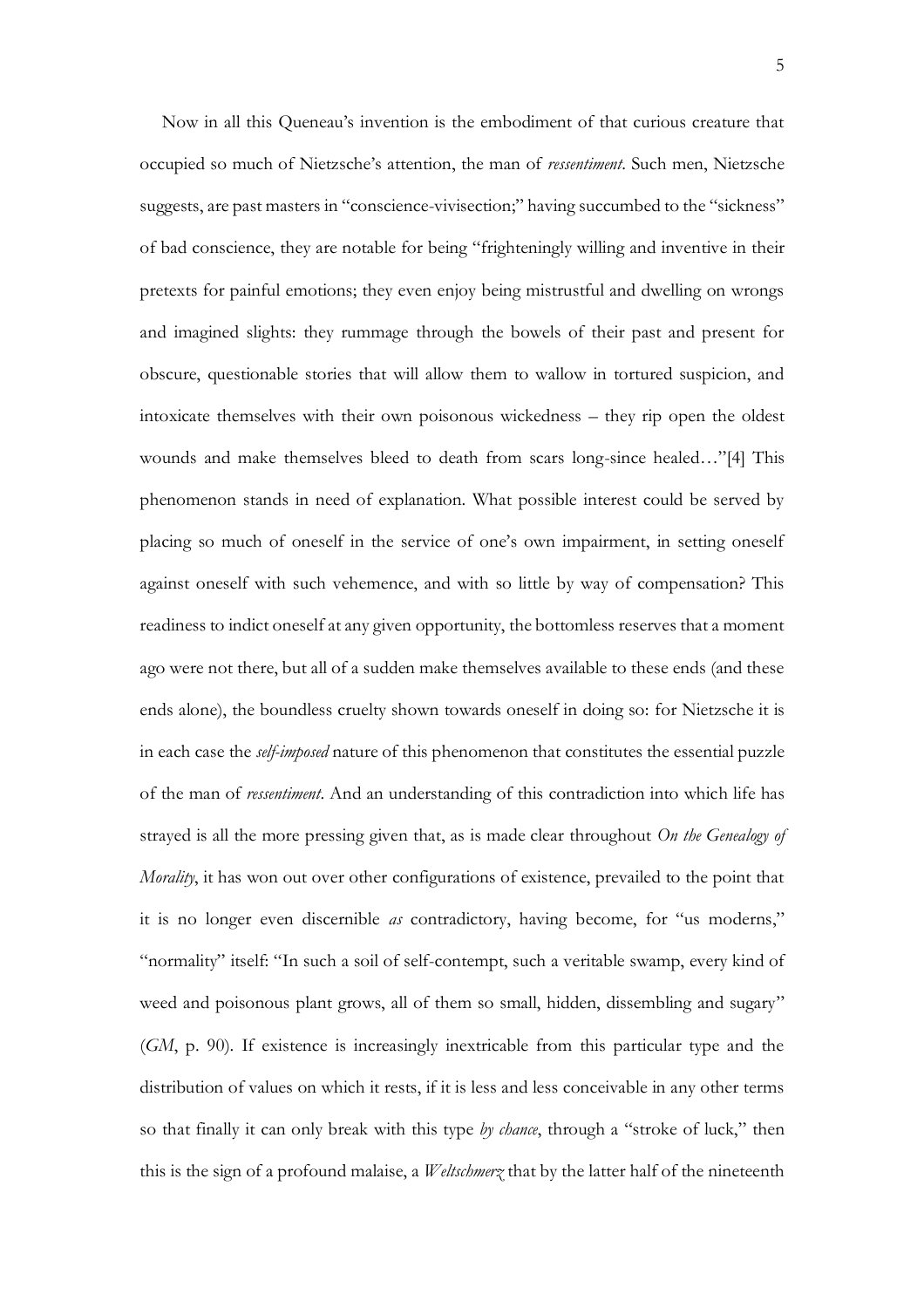century has reached "epidemic" proportions: "Whoever still has a nose to smell with as well as eyes and ears, can detect almost everywhere he goes these days something like the air of the madhouse and hospital" (p. 89).

Now the contradiction within which this spirit is entangled has a tendency to take on a specific form of relation to oneself: that of self-reproach. Above all the man of *ressentiment* is he whose existence is given over in its essence to accusing. His will can take no other form (such men "promenade in our midst like living reproaches," Nietzsche writes (p. 90)). Unable to refrain from accusing, this figure's every action is filtered through and colored by this stance, guided by an accusation that is, ultimately, turned inwards, brought to bear on himself before all others. [5]

What is it, then, that the self is doing, what does the self undertake, when it accuses not another but *itself*? When the accusation it makes is directed back towards where it has issued from, so that the self stands accused only insofar as *it itself* accuses? What is it the self asks of itself when it self-accuses and what does it ask of the other (the one who, from within the closed circle of self-accusation, appears free of the indictment leveled)? Is this act one of self-scrutiny or self-obfuscation, does it bring the self before itself in a greater immediacy or cast it into ever darker seclusion? Along what channels, through what distribution of faculties, in the service of what motivations, does a self-accusation find itself dispatched? By what means and on what ground can the resulting charge be verified, the guilt or innocence of the individual be established, given that accuser and accused are, in this singular case, one and the same? And if, by accusing itself, the self seems to partition itself, along what lines does it do so? How does it position itself with respect to this split? Is the part that accuses neatly distinguishable from the part that stands accused? With what legitimacy does the self accuse, if it does not willingly submit this will-to-accuse to the same procedure in turn? And yet, were it to do so, what would ultimately prevent this process from repeating itself, interminably?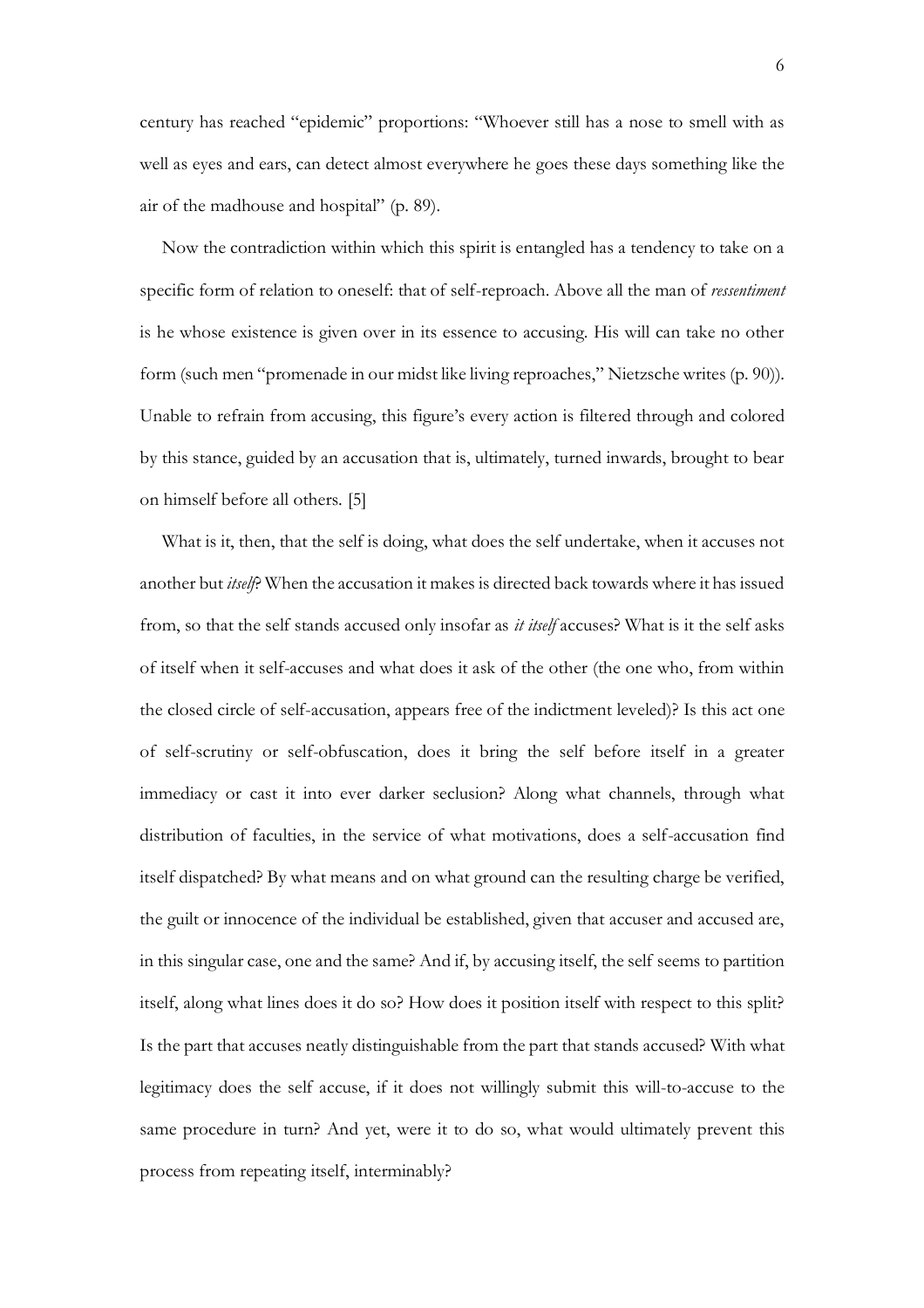The debacle into which Tulot strays, or rather taken great pains to place himself in, makes it possible to draw up a provisional table of axioms concerning the phenomenon in question, once the latter is taken as an expression of *ressentiment*. Of course this turn against oneself and the misadventure it results in is by no means an uncommon sight across the canon of modern literature. It would be possible to show its vicissitudes play out in a host of other works, and these could even be said to form a genre of sorts, a taxonomy of the "weeds and poisonous plants" referred to by Nietzsche. Yet even accounting for this ubiquity Tulot stands out, not only for the severity with which he chastises himself, but for the extraordinary inventiveness he shows concerning the "pretext" that compels him to do so.

#### III

Before proceeding to the episode in question it would be remiss not to mention the way in which, for all its lightheartedness, this "air of the madhouse and hospital" is all pervasive in Queneau's novel. Each of the fates unfurled in this comedy of manners are to one degree or another an expression of it, even those that end fortuitously. And if one wanted to conjure up the particular consistency of this milieu as it appears in *The Last Days*, a text of Walter Benjamin's that is contemporaneous with the novel readily lends itself to this end. Indeed both works are written in the 1930s (albeit with Queneau's set in the decade previous to this), both are conscientiously positioned after the Great War understood as a symptom of civilizational crisis, and both share a presentiment that a new stage of this crisis is approaching, if not already underway. In this text – its title is 'Experience and Poverty' – Benjamin addresses what he takes to be the defining feature of the historical present he is writing from: an unprecedented collapse in the very capacity for experience, a depreciation in its value the base level of which has not stopped falling. And one of the more acute signs of this "completely new poverty [that] has descended on mankind" is, Benjamin argues, an unwieldy proliferation of esoteric practices. Far from providing the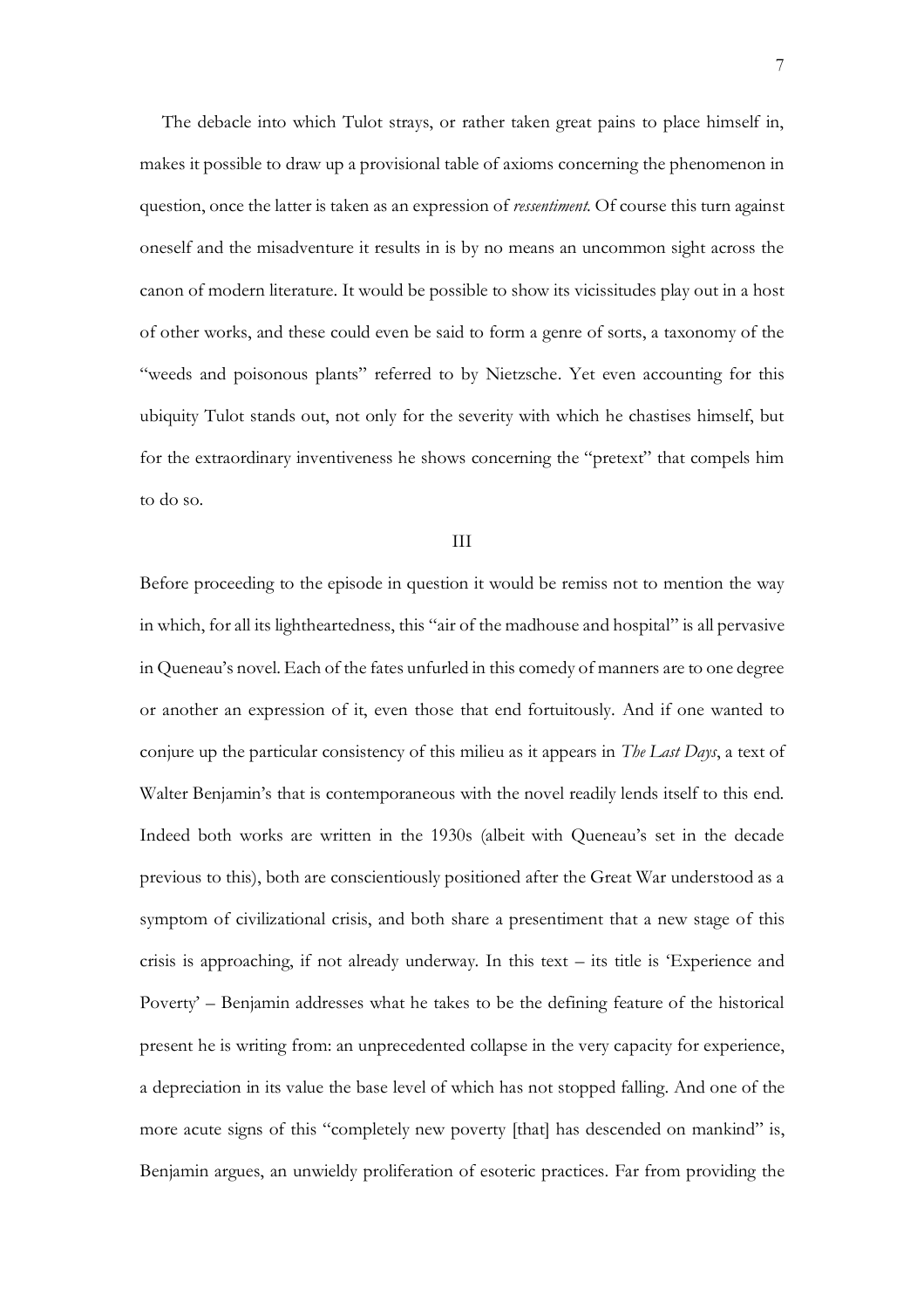subject of experience with a surety of purpose they cut it adrift, withdrawing its capacity for self-determination. Here is the passage that touches upon this tendency:

The reverse side of this poverty is the oppressive wealth of ideas that has been spread among people, or rather has swamped them entirely - ideas that have come with the revival of astrology and the wisdom of yoga, Christian Science and chiromancy, vegetarianism and gnosis, scholasticism and spiritualism. For this is not a genuine revival but a galvanization.… For what is the value of all our culture if it is divorced from experience? Where it all leads when that experience is simulated or obtained by underhanded means is something that has become clear to us from the horrific mishmash of styles and ideologies produced during the last century – too clear for us not to think it a matter of honesty to declare our bankruptcy. Indeed (let's admit it), our poverty of experience is not merely poverty on the personal level, but poverty of human experience in general. Hence, a new kind of barbarism. [6]

This "mishmash" is the ever-present backdrop of Queneau's fictional world. It appears there with a verisimilitude that constitutes the little noted *realism* of his novels – a realism that achieves its effect precisely through the outlandishness of its presentation – and it is a further way in which fate encircles his characters, because any idea taken up in this form can only be subscribed to blindly, leaving its adherent the passive witness of his own actions. Indeed, over the course of *The Last Days* there is very little that remains untouched by this mishmash, even History itself falls foul of the tendency, its events accumulating chaotically, senselessly, and without a synthesizing principle, like so many *faits divers* whose only relation is that they happen to share the same page of a newspaper apparently opened at random… "Thus passed the first months of this winter which was rendered illustrious by the exploits of the *piqueurs*, who went around stabbing people in the metro, some incomprehensible and multiple explosions in stoves, and Mussolini's accession to power" (*LD*, pp. 175-76).

#### IV

The *mise en scène* of Tulot's ordeal will only come to light late in the day, when he has already strayed too close to the end marked out for him to be able to back away. By this time the conscience that has carried him there has become properly maniacal. Having long since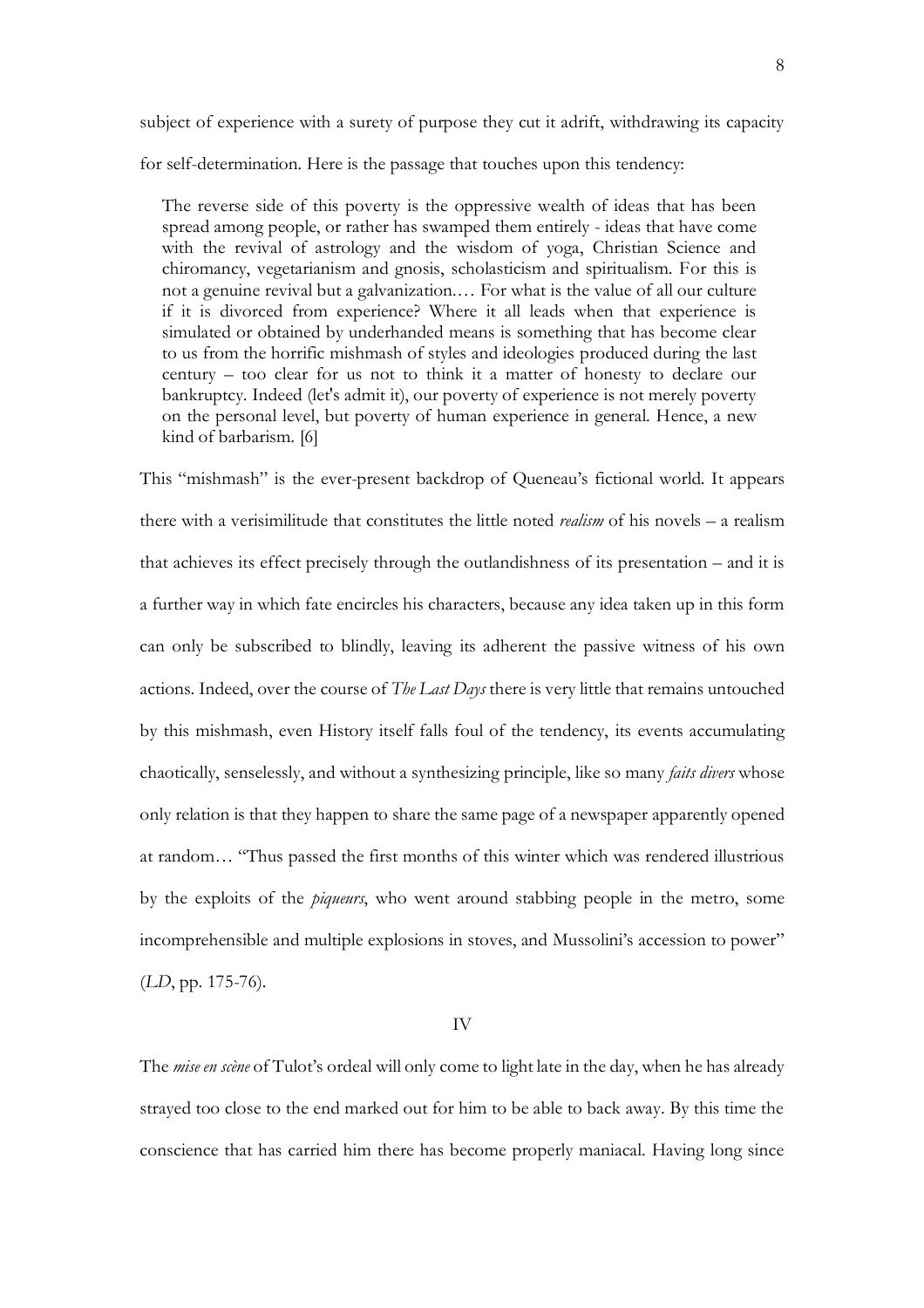ceased to be an instrument of self-discipline and good governance, it has become instead the very means through which the self has relinquished its hold over itself, to the point of disbanding altogether. In these final stages Tulot has taken to accosting whoever he comes across, strangers or familiars as chance presents them, with a view to unburdening himself, a pretext always at hand to ensure the conversation struck up will arrive at the same revelation. This can make for a peculiar exchange. The recklessness with which he rails against himself shows so little regard for his own well being that the party made an unwilling accessory to this performance feels compelled to step in and defend him against himself, taking on the role that he himself has apparently abdicated. Hence the peculiarity: on one side, Tulot, aligning *with* his conscience *against* himself, on the other, the accosted party, siding *with* Tulot *against* this same force, trying to ameliorate the effects of this selfimmolation, to show that he is pulling himself apart for no good reason. "'I don't think it's so very serious, monsieur, what you've been reproaching yourself for,'" says the first person Tulot takes unwittingly into his confidence. But he will not be told otherwise. Every show of concern is waved away, dismissed as a failure to understand the gravity of what has occurred, and it is here that the phenomenon of *ressentiment* shows itself, with Tulot explicitly placing his actions under the sign of self-reproach. If the crime was so egregious, he is asked by this person, how could it be that no one else noticed? "'That's the most terrible thing of all! I alone reproach myself [*Je suis seul à me faire ce reproche*]. Yes, I'm alone. The others don't want to understand me, my relations, my friends. They don't want to understand me. There's no one to accuse me… I am my only accuser [*Je suis mon seul accusateur*]. So how do you expect me to die? Either there will be no one left to accuse me, or I shall be accusing myself for all eternity. It's abominable!' (p. 193).

What are we given to understand here with this lament? First and foremost, that an accusation, whether it is directed inwards or outwards, at oneself or another, makes an implicit appeal over and above the accuser and the accused to a third party. It necessarily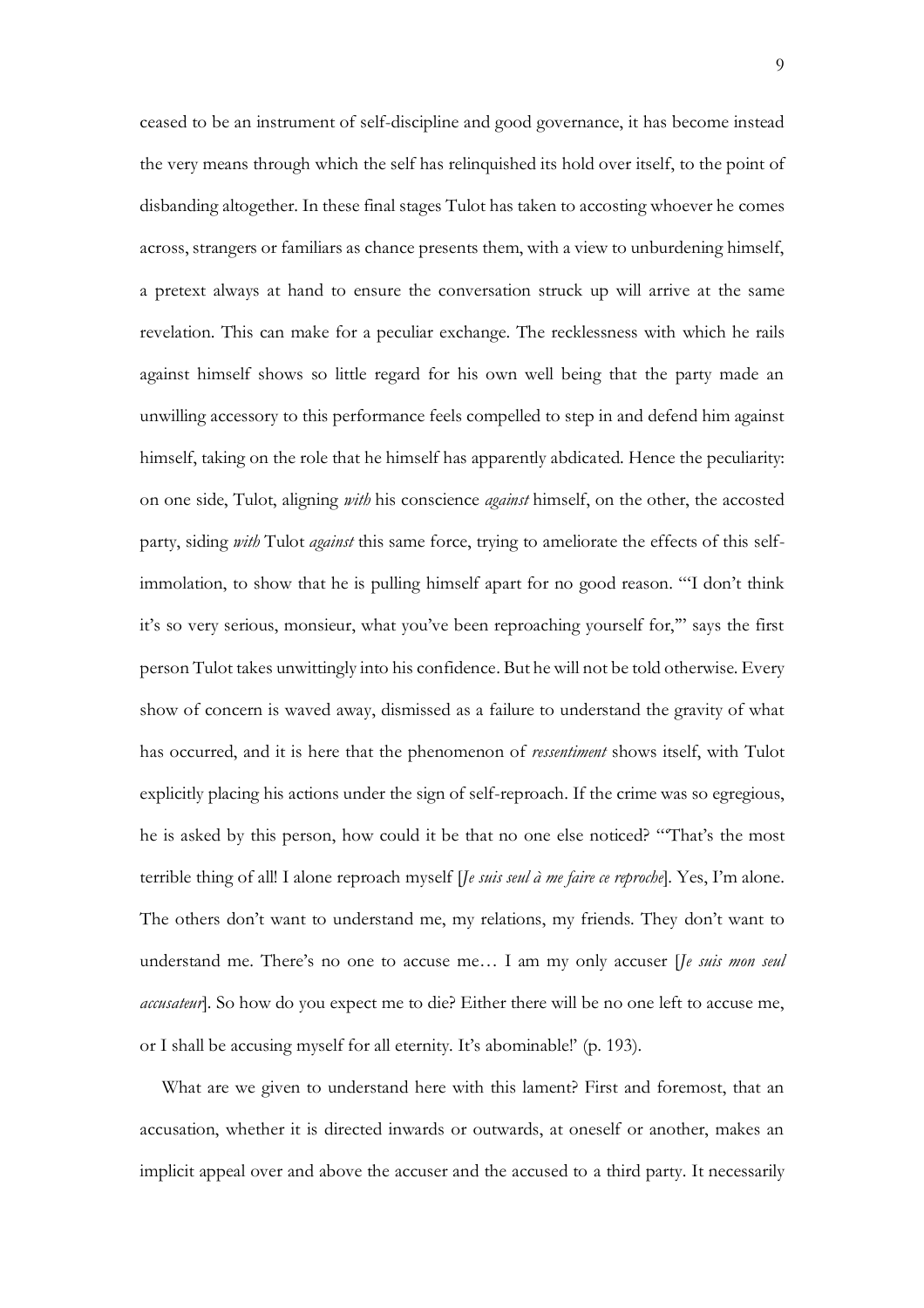places itself before the judgment of others, if not the Other, who, having been called upon to intervene, is thereby implicitly deferred to, granted a certain power of adjudication, and this is what places the Other, be they personified or preserved in abstraction, in an elevated position, at one remove from the fray. It is in this sense that to accuse oneself is to offer oneself up to the Other or the institutions dedicated to its codification (to whatever degree of refinement this codification has been undertaken). And this means in turn that the form of reflexivity specific to self-accusation is peculiarly outward facing. An accusation turned back upon the one accusing, by the one accusing, does not bring the self before itself without at the same time exposing it to this point of reference at once external and elevated, with this figure integrated into the resulting self-relation and ceded to as an authority.

And yet, as this lament makes uncomfortably clear, the Other is precisely what Tulot finds himself deprived of here. Apparently nothing can be done on his part to make this figure appear and needless to say, far from absolving him this absence condemns him all the more forcefully. Regardless of the verdict arrived at there is something worse than being brought before the Other's judgment, and that is the withdrawal of this judgment altogether. Then the self-accuser is condemned to pursue the case alone – "I am my only accuser" – left turning upon himself senselessly and without clear direction (that is to say, without hope of exoneration). Perhaps this privation is why the conscience in question, in a certain sense the representative of the absent Other, its internalized form, has acquired such force, as a surrogate masking this lack. But in any case, there is no way out of the vicious circle that the self-accuser is caught in here. Each effort to exit draws its limits the more tightly around him. And if further confirmation of the Other's absence were called for, this will be made painfully clear by the sardonic tableau that immediately follows this first piece of testimony: "Monsieur Tulot began to cry. But in the 51 tram that doesn't shock anyone. People are used to it, because of all the people coming away from the Pantin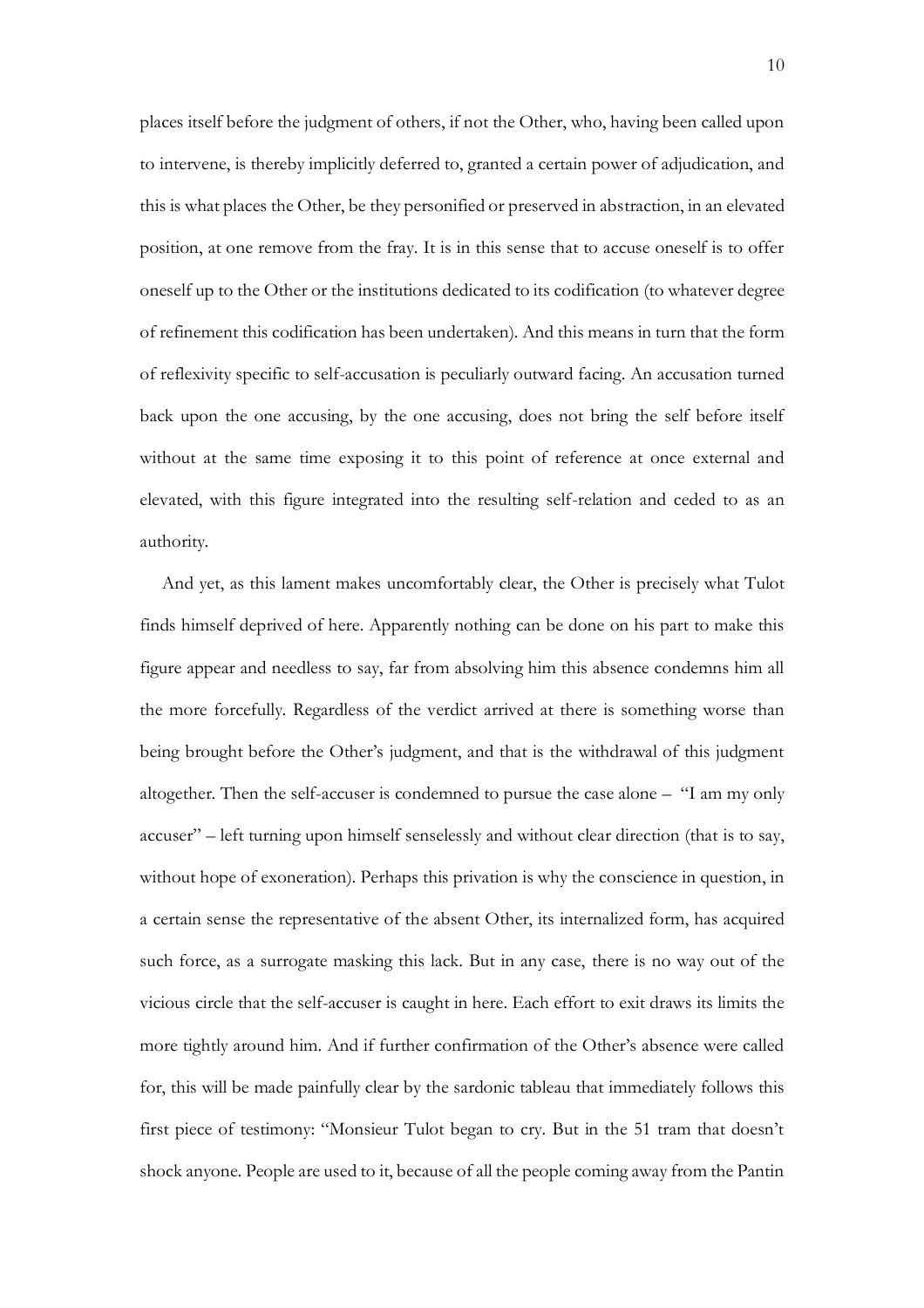cemetery" (p. 193). When Tulot can no longer hold his distress in check and the moment of pathos finally occurs, it happens to manifest in the single place that ensures it will pass unnoticed, thus depriving this pathos of its primary function, to underscore the relation with the audience watching by eliciting its empathy for the hero's plight. Because here to cry is the rule and not the exception, Tulot's action does not give rise to the spectacle it would cause in any other context. It is proof that, wherever he is, the Other's attention is focused elsewhere, and this shows, albeit negatively, the necessity of this attention for the process of self-accusation. In the Other's absence Tulot is abandoned to his fate without the possibility of reprieve, and this is what leaves his lament indistinguishable from Nietzsche's man of *ressentiment*: "'If only I were some other person! […] but there's no hope of that. I am who I am: how could I get away from myself? And oh – I'm fed up with myself!'" (*GM*, pp. 89-90).

#### IV

"'My whole life has been a deception, yes, monsieur, a deception. Isn't that terrible… I believed I had lived an honorable, conscientious life; now that I'm reaching the end, I see that I have been radically mistaken'" (*LD*, pp. 191-2). But what is it that Tulot has done to treat himself with such opprobrium? In what does the case that he brings against himself consist? Of what, in plain speaking, does he understand himself to be guilty and what is he confessing to? For, whilst his conscience has become maniacal, it is not indiscriminate (its efforts are resolutely *mono*maniacal). It isn't possible to overstate the *de minimis* nature of this self-inflicted misfortune. Quite simply, a onetime teacher of geography, he has misled the innocents in his charge by speaking of something he ultimately had no knowledge of, *having never travelled.* This is what plagues him, nothing more. Not that the information he has conveyed is in any way incorrect. Rather, the fault lies in the fact that his words, true enough in themselves, lacked even passing contact with reality, leaving him to ply his trade in a counterfeit coin: "'Well then, how can you expect to teach geography without ever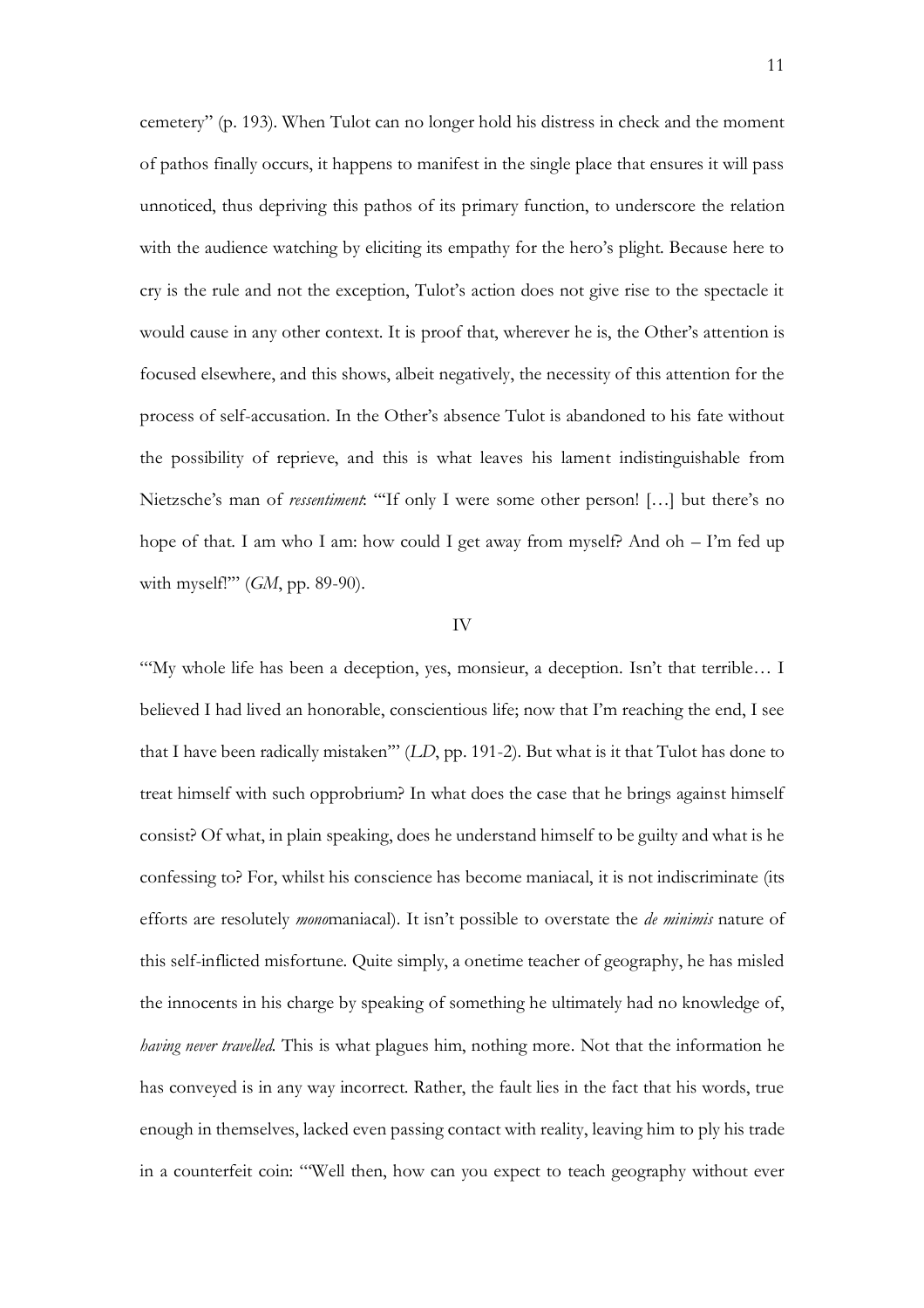having travelled? You teach the words, but the real things – you don't know them. You know the names, but you're totally ignorant of what they refer to… My whole life I've done that, my whole life I've perpetrated that swindle'" (p. 191). And now retired, there is no way of rectifying this wrong. The shadow it casts over the present has come to stand for the irrevocable itself, a default that no further action can recompense, that renders all subsequent action spurious by taking away its ground. "'All the same, I thought that if I did travel it would mitigate my self-reproach. That was my idea. Well, my friend, it was just the opposite. Whether I travel now or whether I don't travel, there's nothing to be done. I saw that very clearly, there's nothing to be done. My conscience is there, monsieur, and it doesn't forgive me'" (p. 194). What else than this does Nietzsche mean when he says that every man of *ressentiment* has taken against himself on the basis of an "obscure" and "questionable" story?

In light of this bewildering revelation, the lifting of a curtain behind which there is not quite nothing, but something so slight one has to look twice to see it, it becomes clear why Tulot finds himself lacking the audience necessary for his self-reproach to be brought to fruition. On the occasions that Tulot defames himself, he is met with bafflement ("Well, er, monsieur, well, er… I'm not sure I follow you" (p. 192)). That an individual could lay waste to himself over such a trivial matter leaves the other at a loss as to how to respond. The confession is listened to but without ever being heard or understood (*entendu*). And nowhere is this more apparent than in what proves to be Tulot's final exchange before the curtain, only just raised, is brought down with a flourish upon the whole sorry affair. Through a chance meeting – in Queneau's universe it is always the chance meeting that has significant consequences, and these intensify in proportion to the improbability of its occurrence – Tulot finds himself in the company of two former students, the very victims of his supposed swindle. When he rehearses his self-accusation one last time it will therefore be made in the presence of those in whose name he has been accusing himself,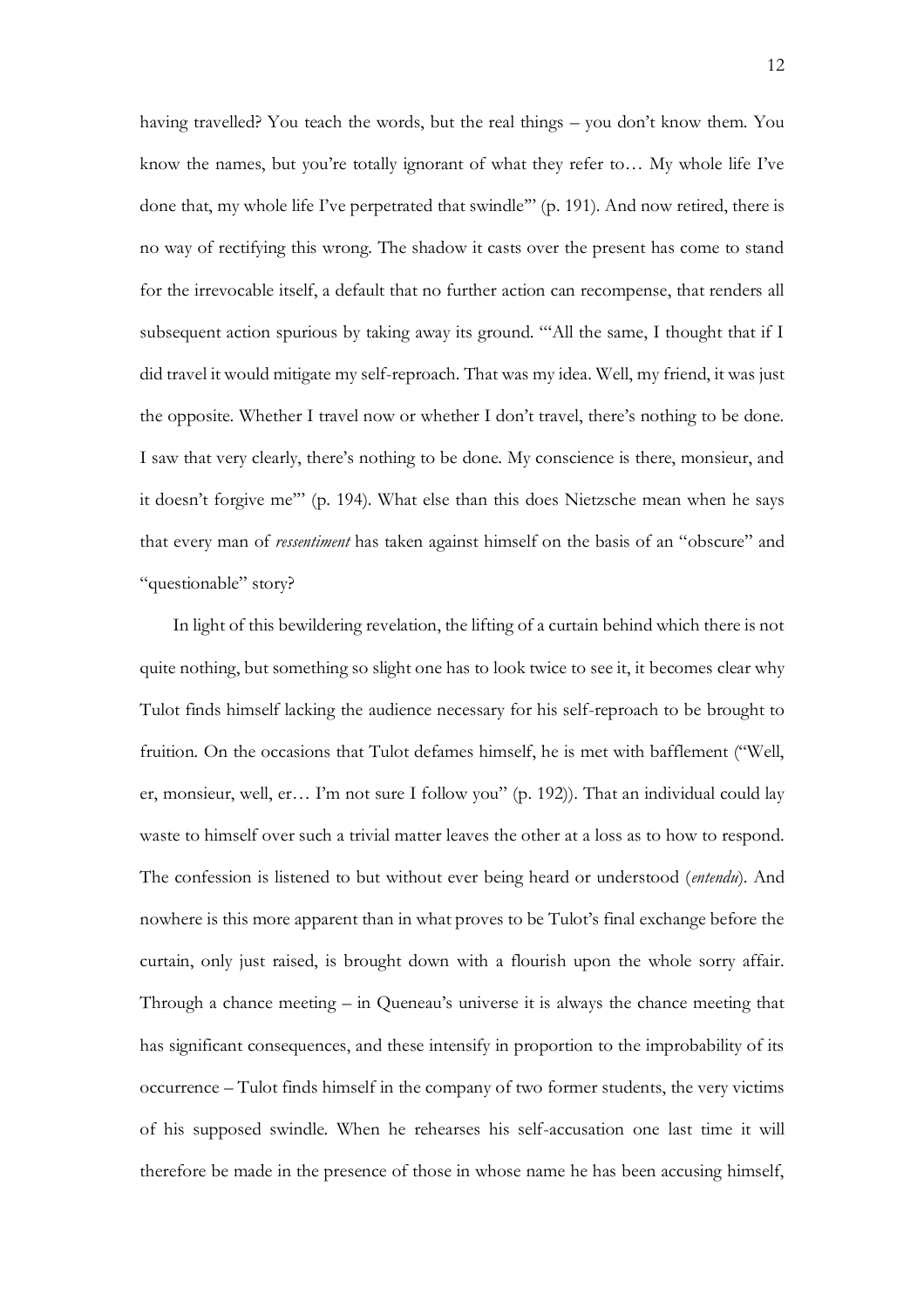it never having occurred to him that he could have been wrong to grant himself the liberty of speaking on their behalf. But in a final ignominy, those who have suffered the supposed consequences of his pernicious action remain as perplexed as anyone else by his selfindictment. They are unable to corroborate the testimony presented, the misdeed in question having left them entirely unscathed. It would seem Tulot's sense of culpability is entirely misplaced, an absurd misadventure.

[...] 'I don't want to die trailing this remorse with me.' 'Come on, Monsieur Tolut,' said Tuquedenne. 'You know very well all geography teachers are in the same position! And anyway, you were a very good teacher.' 'Very good,' said Rohel. 'You're very kind, young men, but that's not the point. *I* know my conscience. *You*

don't know it, you don't know my conscience.' (p. 221)

And so Tulot is abandoned once and for all to this thing which has set him over and against everyone else, his burden finally revealing itself to be unbearable through this supplementary weight that consists in the Other's intractable absence (if he takes himself to be in the midst of a tribunal here, then judge, witness, advocate, and even victim are each missing in turn). Seen from this viewpoint it becomes clear how death itself could end up being less a threat than an opportunity, the single possible chance of exiting this tortuous circle. And Tulot will accede to his fate by taking this chance. But even here an ambiguity persists, because he does this firm in the belief that he will be able to make death into something other than an end. The idea for this "trick" has been given him by the stranger he first performs his self-reproach for. It rises to the surface in the course of their conversation, a throwaway remark made without much thought, but Tulot will take it to the letter, going so far as to stake his life on this little piece of flotsam (a familiar technique employed by Queneau: a passing suggestion, ostentatiously spurious, fundamentally alters the course of the narrative itself).

[Tulot:] 'What would be convenient, you know, would be to go off on that journey [death] and leave one's conscience behind. Do you understand me? Here, on earth.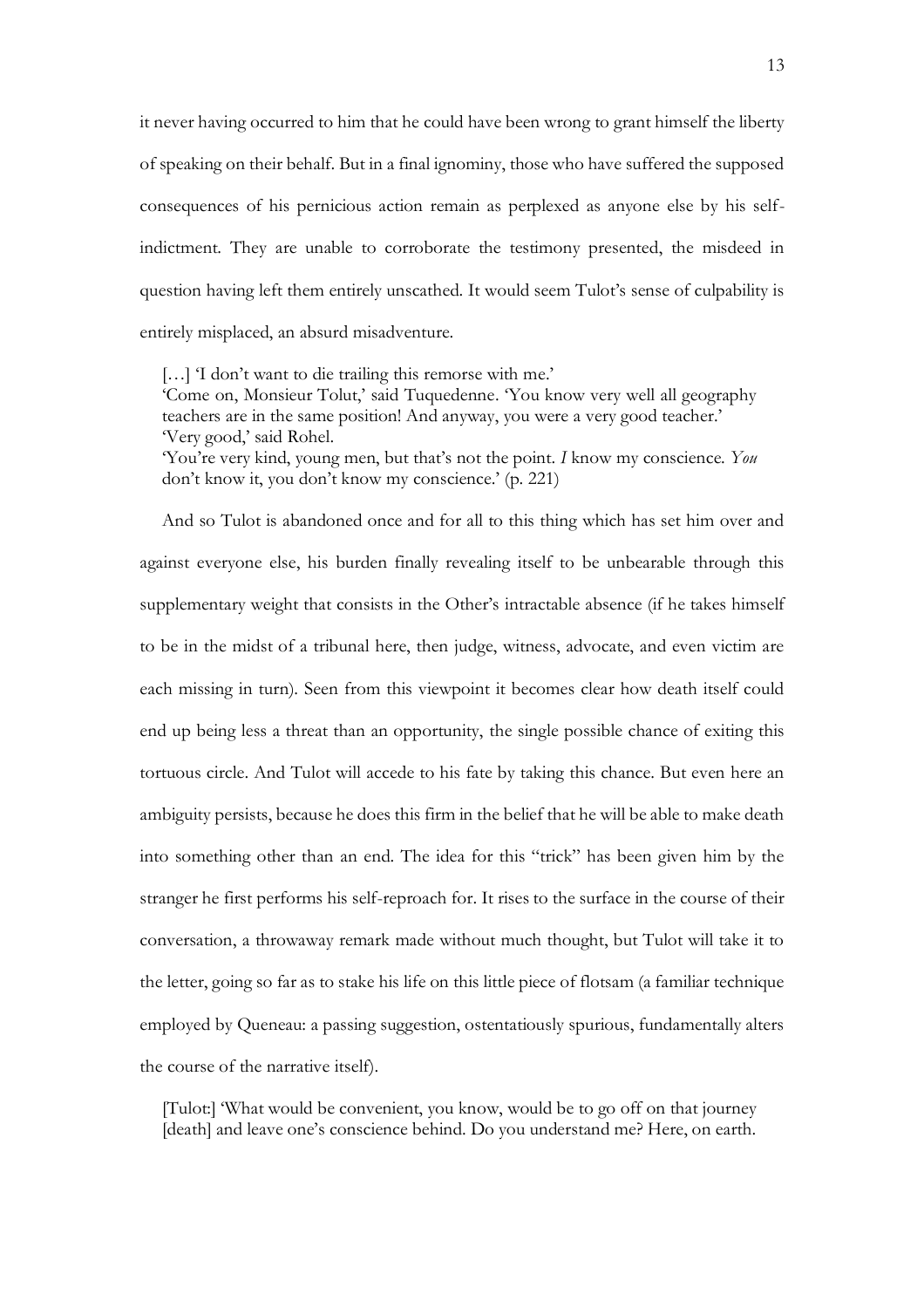[The Stranger:] And what about ghosts, monsieur? Don't you believe that ghosts are consciences left in old houses who don't have their owners to torment anymore? And so they pester other people.' […]

[Tulot:] 'It's very intelligent, your idea. To leave a ghost behind you, a ghost that doesn't torment you any longer. I wouldn't mind dying in those conditions. There'd be a Tulot who would go I don't care where, and then a ghost Tulot who would stay here. (pp. 194-95)

A little further along the line, when Tulot finally commits himself to the fatal act, stepping out in front of an oncoming car with his students looking on, it must therefore be understood as a ruse, an instance of cunning in the service of this puzzling idea, one sign of which is the unexpected alacrity that characterizes his final moments, culminating in the "funny little cackle" he lets out in lieu of any last word (p. 222). He looks to death not in a spirit of resignation, but with the expectation that it will allow him to work open a fissure within himself, as if death could be used to cleave him in two, cutting the self clean from its conscience, setting it at a safe distance from the will to accuse. Now the feasibility of this idea is perhaps less important than what it implicitly testifies to. If the best one can hope for is to evade this conscience by displacing its burden onto someone else, doesn't this confirm that it is indefatigable, that a lessening of the burden is, to the one who has borne it, inconceivable? Not even the death of the one it has made its home in can interrupt the efforts of a professional conscience. It is perfectly capable of upholding its campaign in the absence of its prior support. Apparently it does not recognize the threshold between life and death, does not see the crossing of this threshold as an impediment to its work. And in any case, were this trick to prove successful, Tulot somehow managing to leave his fate with someone else and go off elsewhere, unburdened, then how could this not stir in him a further guilt in turn, given that he knows what lies in store for the one hereafter haunted? Wouldn't he take away with him another burden, every bit as troublesome? The fantasy of a ghost left behind, "*un Tulot*-*fantôme*," is thus a monument to the inexhaustibility of the will-to-accuse-oneself, its continuation in perpetuity.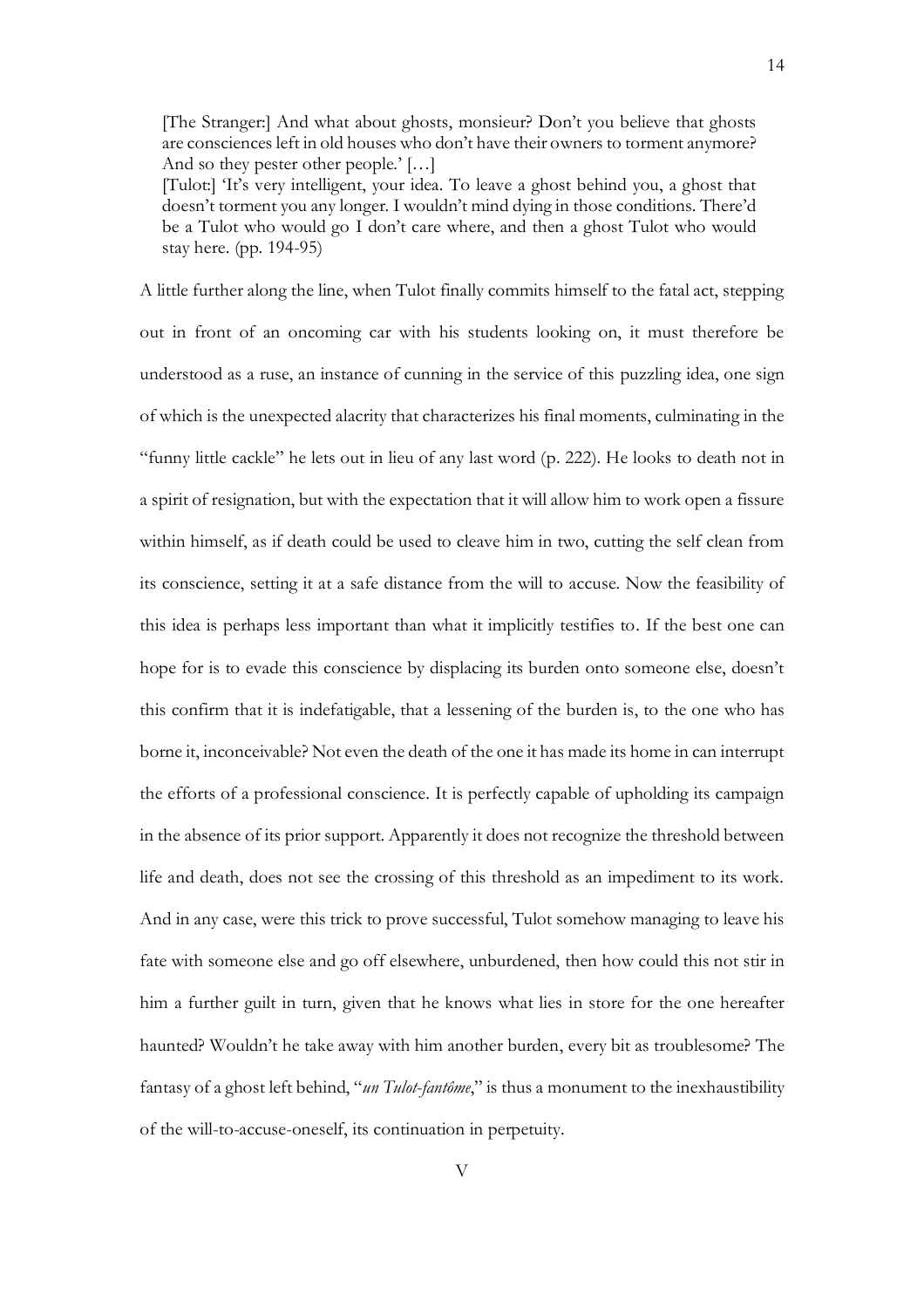This is the state of equivocation to which Tulot's fate is abandoned. Like every fate, it has included the attempt to elude it, has made this attempt a principal part of the fate itself. But a final question remains. Very little in Queneau's narrative suggests that Tulot's testimony, for all its eccentricity, should not be taken at its word, that it is made in anything other than good faith, and that he goes to his death on its accord would seem to confirm this. All the same the possibility cannot be discounted that this is not necessarily the case, and in point of fact, speaking in his chorus role at the novel's close, Alfred does indeed give voice to this doubt as he recalls the Tulot episode: "He said that geography tormented him. Nonsense. I'm not naïve, or a simpleton... It was gnawing at his guts, his conscience was. What a thing it is to think you have one!" (p. 228). At stake here is a further and final constitutive feature of self-accusation and the discursive position specific to it. Whoever says, "I am my only accuser" is acting as his own guarantor, so to speak, having spoken in the absence of a corroborative function, which means that ultimately there is no way of establishing beyond all doubt the veracity of what is being said. Whatever the claim put forward in this form, it cannot be settled either way, once and for all, for better or worse, and here is raised the formidable problem of *calumny* as it pertains to self-accusation. [7] Why is one inclined to take the self-accuser at his word? No doubt because these words appear to cost the one who says them, in saying them, accusatory speech being injurious in principle and self-accusation being no exception. This is what gives the words their gilding. But precisely as such they can also be used to mislead, and this the statement's recipient cannot defend against, or only with great difficulty. Elias Canetti touches on this in one of his many engagements with this subterranean sphere of existence: "How easy it is to reduce oneself in the eyes of others! One only has to invent some belittling things about oneself; no matter how improbable they may be, they will immediately be accepted and believed." [8] There is something like a *transparency effect* at work with any selfincriminating or self-defamatory discourse. Since its author appears to speak in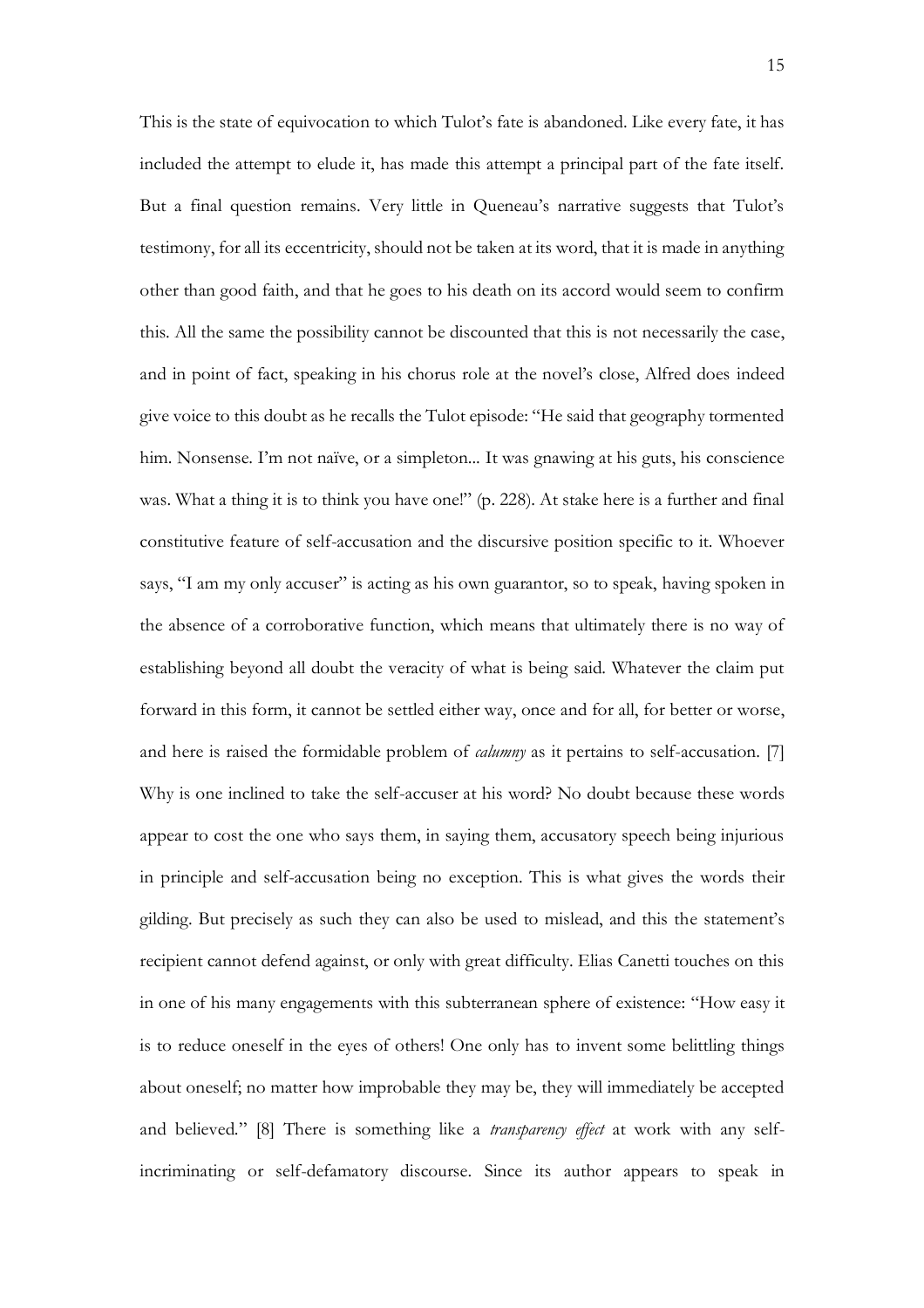contravention of his own interest, this gesture lends itself to being mistaken for disinterest. On account of the self-inflicted nature of the injury, whatever is said acquires the appearance of truth, to the point of beguiling the other. And yet the self-accusation circulates without ever making available a means of discerning its veracity. Such means remains the prerogative of the one speaking, resulting in an asymmetry that is itself undisclosed.

What is brought to light here is the sense in which a self-accusation can always be the consequence of a calculating decision, having been placed strategically in the service of a motivation quite different to the one it apparently represents. An entire sacrificial economy is potentially in operation whenever a self-accusation is made. The cost that it inflicts upon the self can of course be incurred in the expectation that this will ultimately afford a greater gain. There is always the chance that a self-accusation presides over something like a contract taken out with oneself, a form of investment based on a loss readily accepted because it is only ever provisional. Here is Maurice Blanchot on the duplicitous self-interest that inheres within (and is even the driving force behind) any form of critical engagement with oneself. "Self-criticism," he writes, is "clearly only the refusal of criticism by the other, a way to be self-sufficient while reserving for oneself the right to insufficiency, a selfabasement that is a self-heightening." [9] It may well be then, despite every appearance to the contrary, that a self-accusation is being undertaken as a surreptitious form of selfdefense, and that this defense is all the more effective for not being discernible as such. The self can always reproach itself as a way of foregoing an indictment it knows would otherwise issue from elsewhere. It is a means of securing itself against the Other by placing itself out of reach precisely where the Other would seek to condemn it. Or else, the selfaccuser can bring something out into the open with a view to guarding against the disclosure of something else, thereby burying the latter at an even greater depth (and of course this process need not even pass through mechanisms of which the self is conscious).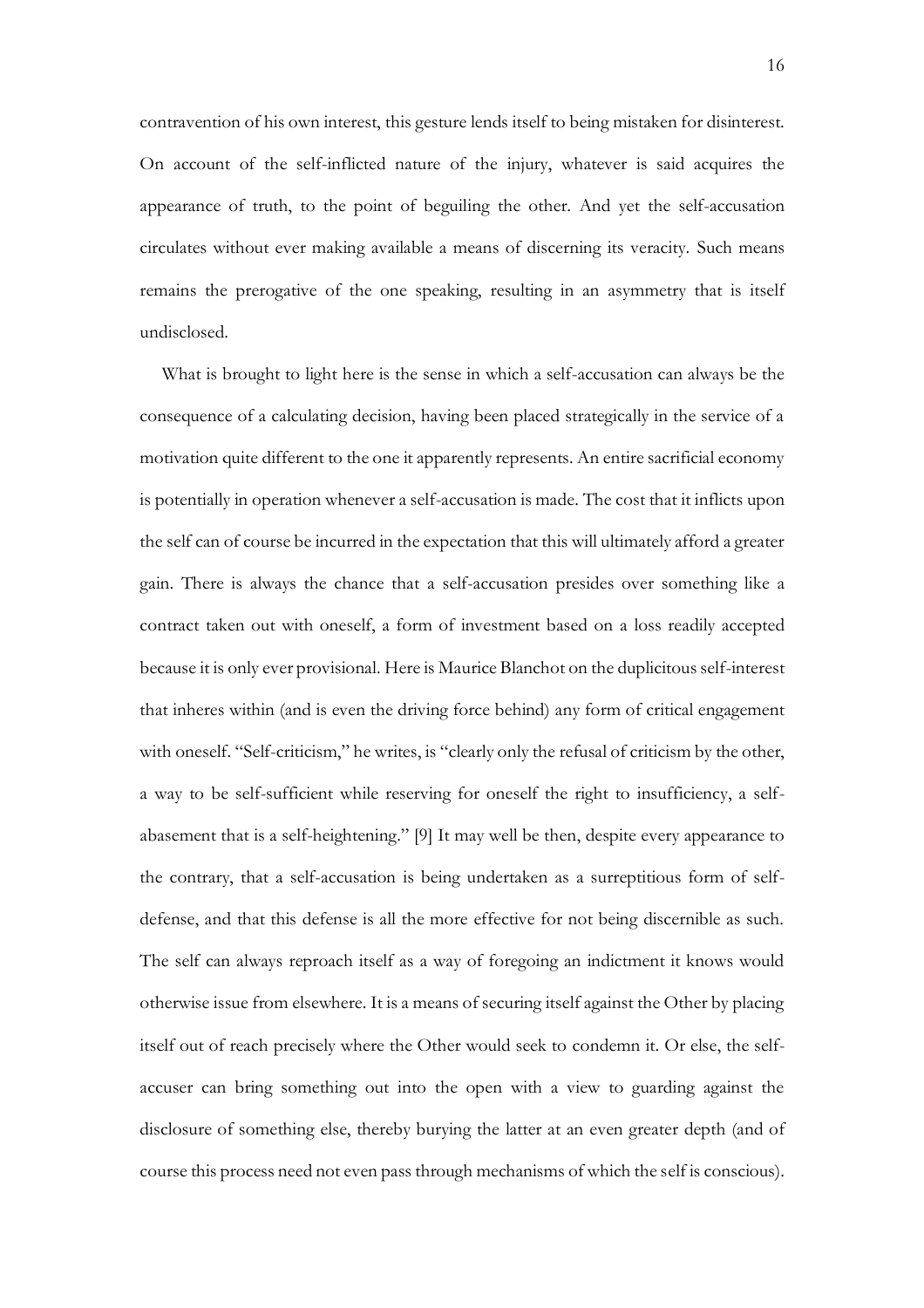To accuse oneself, we suggested earlier, is to cede to the Other, as though disarmed and without protection. *But the converse is no less true*. A self-accusation is also a means, perhaps the most refined means, of appearing before the Other masked, enciphered, and thus outside of the Other's jurisdiction (the most refined because here disclosure itself is the very means of dissimulation). This is the antinomy through which every self-accusation passes and Tulot's case is no exception. A testimony that admits, "'My whole life has been a deception," implicitly stakes its veracity on the line it seeks to draw between the deception previously lived and the truth now being spoken in order to dispel it, and the efficacy of this gesture depends on the capacity to hold open this distinction. But insofar as his testimony takes the form of a self-accusation, this line is precisely what can never be definitively established. Whoever has denounced himself in this way at the same time avails himself of a means of dissimulating with impunity, because any further deception would now appear cloaked in the guise of truth itself. Whether or not Tulot has made use of this possibility, it remains an irreducible feature of the discursive position he has adopted, and this has a final, definitive consequence for the fate hanging over him. In order to discern something of its structure one can refer here to Giorgio Agamben's valuable analysis of *kalumnia*, above all to the paradox that arises when this procedure is turned back upon itself. Agamben has Kafka's universe in mind when he writes:

Every man initiates a slanderous trial against himself… guilt does not exist – or rather, guilt is nothing other than self-slander, which consists in accusing oneself of a nonexistent guilt… As a matter of fact, slander exists only if the accuser is convinced of the innocence of the accused, only if he accuses without there being any guilt to ascertain. In the case of self-slander this conviction becomes at once both necessary and impossible. The accused, insofar as he is a self-slanderer, knows perfectly well that he is innocent, but, insofar as he is accusing himself, he knows just as well that he is guilty of slander, that he deserves to be marked. [10]

If no one else will recognize Tulot's guilt, if he alone upholds the charge that indicts him, *then even if true*, from the outside at least (and of course it is how his case appears to those around him that matters most to him) his discourse is difficult to distinguish from that of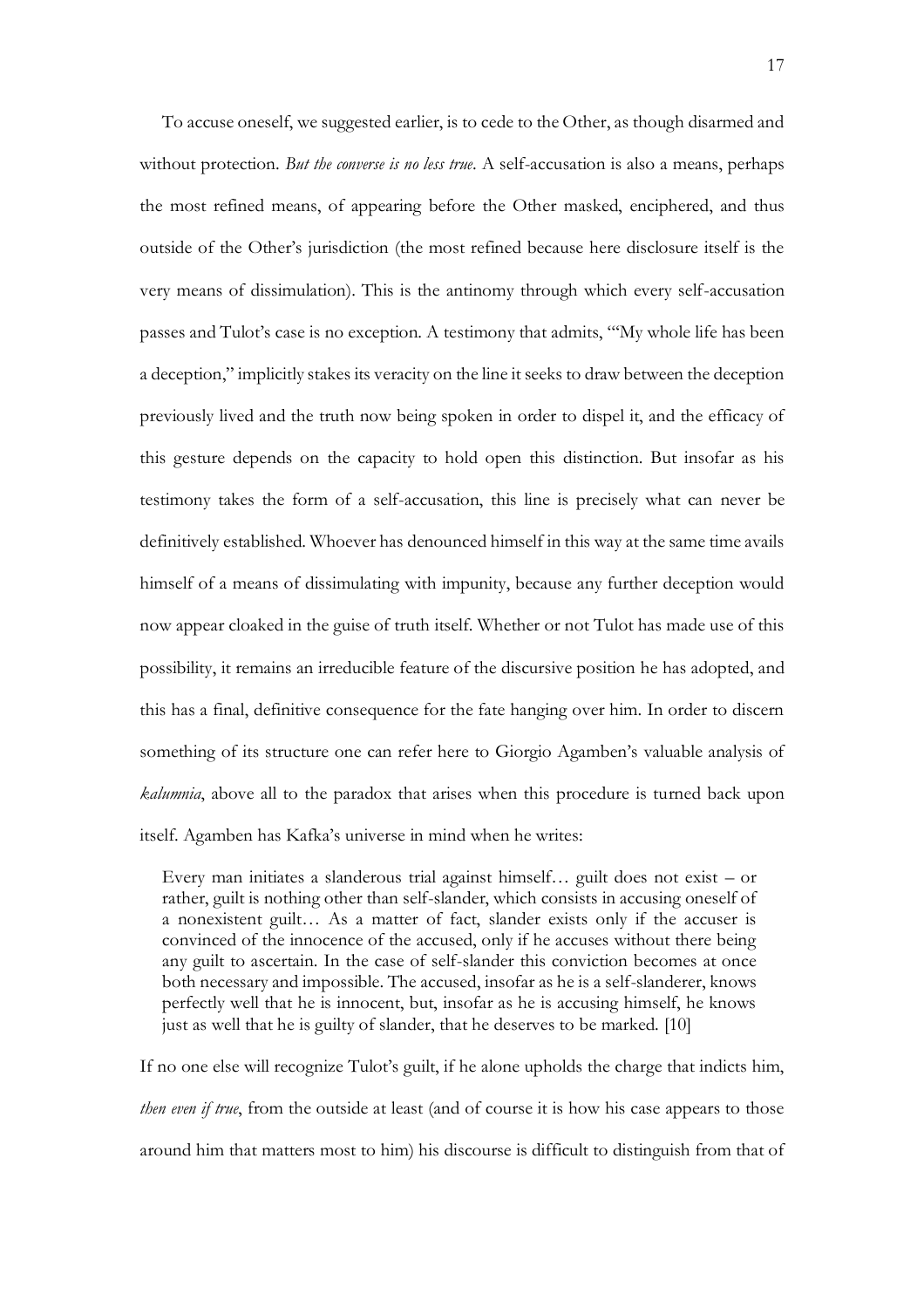self-slander. Whenever his word is proffered without being accepted – which is to say, *always* – he finds himself consigned to this role (this can be heard quite clearly in Alfred's impugning words, when he responds to Tulot's claim by saying: "He said that geography tormented him. Nonsense. I'm not naïve…"). But if this is the case, then Tulot has indeed succeeded in making himself culpable beyond all doubt. Whichever scenario is true, whether he accuses himself in good faith, of something he has done, or whether he does so slanderously, of something he has not, he would now be culpable on either count, guilty of the charge or else of the falsification. He has therefore found a way of making even his innocence contribute to the consummation of his guilt. Here is the *inventiveness* characteristic of the spirit of *ressentiment*, and having laid the trap into which he gladly throws himself, whatever else one hears in the "funny little cackle" with which Tulot takes his leave, it is also the sound of this spirit having won out.

#### *Endnotes*

(1) Raymond Queneau, *The Last Days*, trans. Barbara Wright (London: Atlas, 1990), p. 230. Hereafter referred to as *LD*.

(2) Raymond Queneau, "Technique of the Novel," in *Letters, Numbers, Forms: Essays, 1928-70*, trans. Jordan Stump (Urbana: University of Illinois Press, 2007), p. 28.

(3) Queneau, "Technique," p. 29.

(4) Friedrich Nietzsche, *On the Genealogy of Morality*, ed. Keith Ansell Pearson, trans. Carol Diethe (Cambridge: Cambridge University Press, 2007), pp. 66; 94. Hereafter referred to as *GM.*

(5) For an expansive treatment of this tendency see Deleuze's canonical reading of *ressentiment* in *Nietzsche and Philosophy*, where not only is "*perpetual accusation*" seen as a fundamental characteristic of the man of *ressentiment*, but the nature of the force it expends always find itself "interiorized," "turned back against itself." Gilles Deleuze, *Nietzsche and*